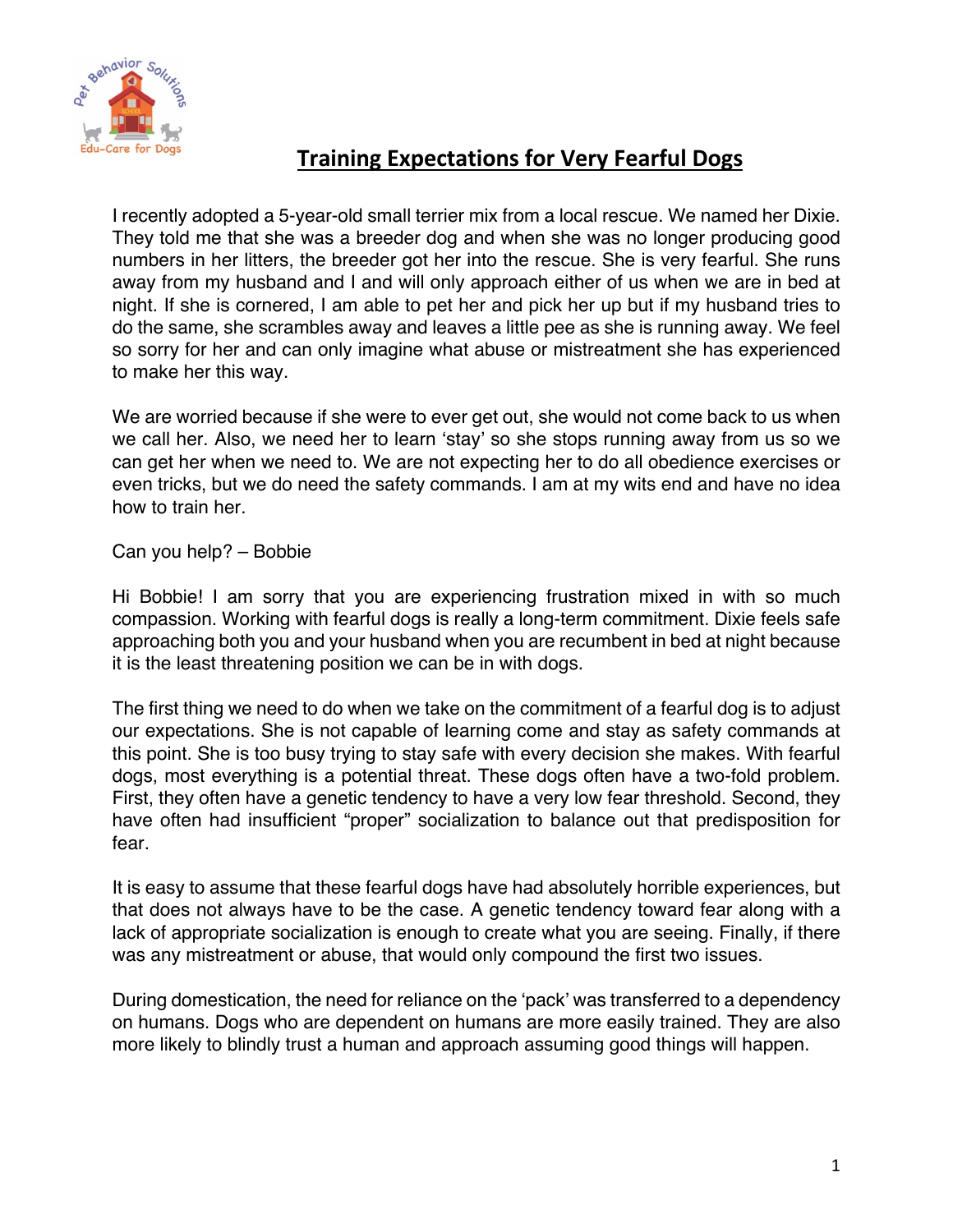For a dog to learn our "human" commands such as come and stay they must have a core trust in humans along with a clear mind to learn from the 'behavioral flow chart' that we humans establish. This is better called an "if/then" statement. "If you come to me then you will get a treat or touch or praise, etc." "If you stay then I will approach you or then let you approach me for love, treats, praise, etc."

These "if/then" statements assume that we have something the dog wants, and the dog eventually understands what he must do in order to get what he wants. It works beautifully with most all dogs.

But what is it that fearful dogs want more than anything? Safety. And if they don't feel that humans provide safety, there is no easy path to that training. When we are fearful, our brains become "noisy" and we begin doing an endless loop of our own "if/then" survival scenarios. This is based on our need to escape harm and stay alive or to do whatever is necessary to reduce conflict. When dogs have a fearful "noisy" brain, they are not thinking of what they can do to get the treat. They are doing their own loop of survival scenarios to stay safe and reduce conflict. Often, this involves running and hiding. Just the opposite of stay and come.

Your first goal is to make your house safe to minimize primal escape attempts. Have double blockades at all points of entry and exit such as a baby gate blocking access to doorways. The same goes for being outside. Are there any places the dog can squeeze through if she is in a primal escape state? What about the gate? Is that secure and does that have blockades or a double entry system? In the house - take away hiding places such as under the bed or under other furniture where you won't have access to Dixie. She can have clam shell beds or other enclosed beds where she feels safe, but you can still get to her.

When you are home and able to supervise her, you should have a dragline or a light leash that is four to six feet in length attached to her collar. This will allow you to gently pull and guide her out from some place you don't want her to be. It will also allow you to step on the leash in order to pet her or treat her without her running away. These exercises will normalize your approach and your ability to physically guide her safely. This normalization will help her to build trust because of the relief she will feel when nothing bad happens during that interaction.

Often, even as dogs become less fearful, they still run. This is sometimes because they are in a 'habit' of increasing distance from something just in case that thing turns out to be a threat or is dangerous. Using a dragline will begin to break down that habit of running and instead allow your approach.

Are treats a good thing to use with fearful dogs? Yes, they are. I would suggest hand feeding her if that is possible. (Some fearful dogs will only eat at night when no one is